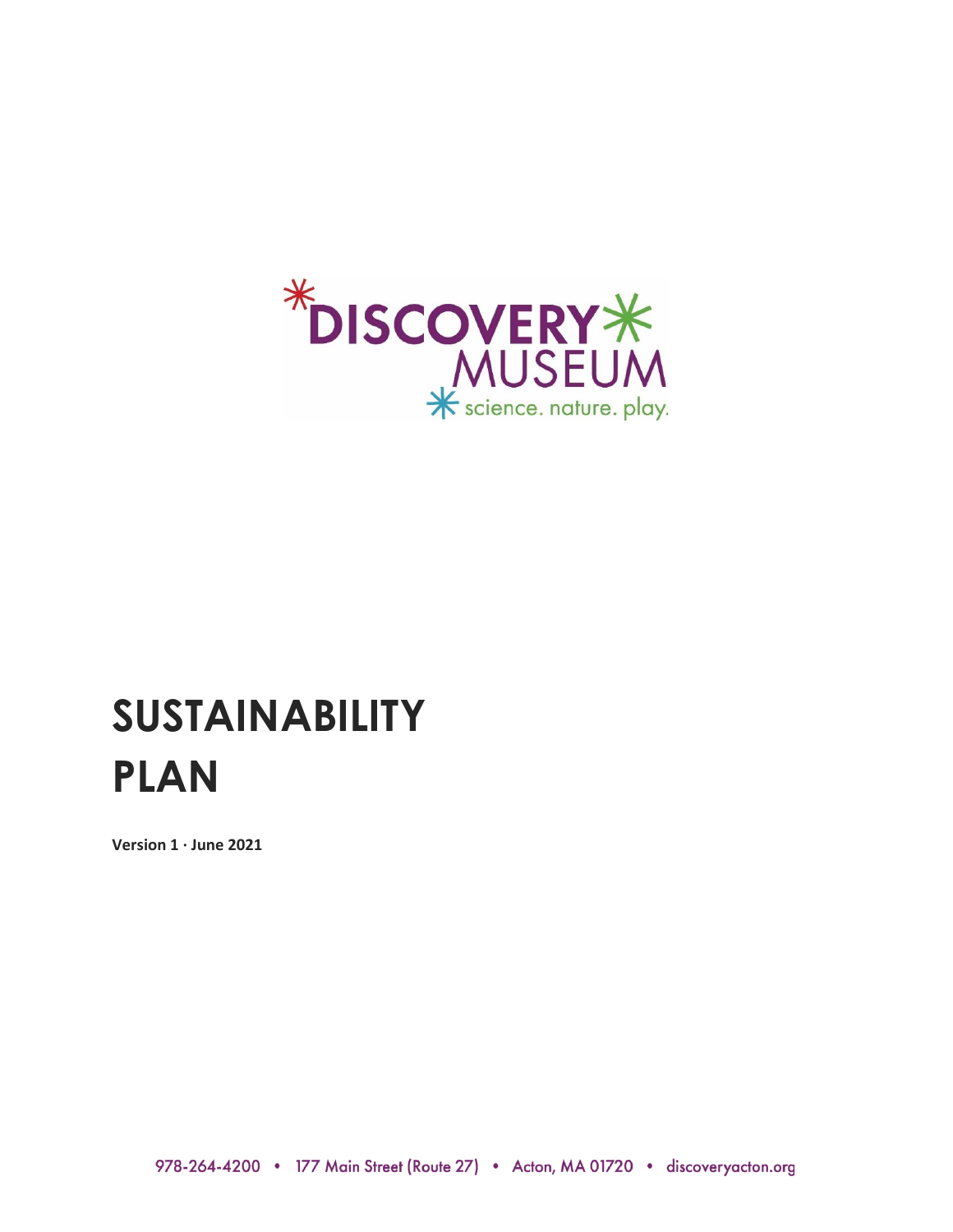

## **I. Introduction**

Everything we need to survive and thrive—air, water, food, energy, raw materials for industry—has its origins in our natural environment. It is therefore incumbent upon us as a society to steward these resources sustainably. This plan outlines concrete steps Discovery Museum will take over the next several years to increase operational sustainability, as well as strategies for motivating the next generation of environmental stewards.

Sustainability, according to the most basic definition, entails meeting the needs of the present without compromising the ability of future generations to meet their own. <sup>1</sup> Over time, the concept of sustainability has evolved to recognize that practices can be sustainable in one dimension but unsustainable in another—environmentally sustainable development cannot truly be considered sustainable if its economic benefits fall only to the wealthiest nations, for example. Becoming more sustainable then is about more than just leaving our children a planet with adequate resources, it is also about achieving greater harmony in the present between the environmental, economic, and social impacts—both locally and globally—of our actions. As a children's museum, we also see it as our obligation to help inspire and prepare the next generation to face these complex issues.

Since 1982, Discovery Museum has dedicated itself to creating opportunities for children to learn through playful exploration. Our mission has always been to spark children's curiosity and encourage them to experiment, invent, and imagine. In so doing, we are helping them build essential skills—the ability to solve problems, think critically, work together, and engineer solutions—all essential for addressing complex environmental challenges. The Museum's formal vision statement, adopted in 2018, says "that all children will feel inspired to explore their world and be confident in their natural abilities so they can fulfill their unique potential and embrace a dynamic future." Given the magnitude of the problem, it's vital we acknowledge this dynamic future will undoubtedly be defined by global environmental crisis.

In just the last century, the blink of an eye in human history, we have put the planet on a perilous path through overpopulation and overuse of fossil fuels, forests, fisheries, freshwater resources, and agricultural land. Global temperatures are rising at an alarming rate; we are seeing a dramatic increase in destructive weather events and forest fires; we are rapidly losing biodiversity; and access to basic resources is diminishing. More than 90% of the world's population breathes polluted air and more than half are exposed to unsafely managed water resources.<sup>2</sup> Moreover, the disparities in access to natural resources between, and even within, nations is growing. The crisis we are handing off to future generations, with its interconnected environmental, social, political, and economic challenges, is formidable.

This Sustainability Plan establishes concrete goals, strategies, and benchmarks for the Museum to tackle these issues in our own community and beyond. The plan outlines steps to reduce the environmental impact of the Museum's operations; inspire children and families, through our example and through Discovery Museum visitor programs, to appreciate nature and act on its behalf; and advocate for our values as they pertain to sustainability and the environment. Because technology is evolving and we are



<sup>1</sup> Brundtland, G. (1987). *Report of the World Commission on Environment and Development: Our Common Future*. United Nations General Assembly document.

<sup>2</sup> World Health Organization. (2020). *WHO Global Strategy on Health, Environment and Climate Change: The Transformation Needed to Improve Lives and Well-being Sustainably Through Healthy Environments*. Geneva: World Health Organization.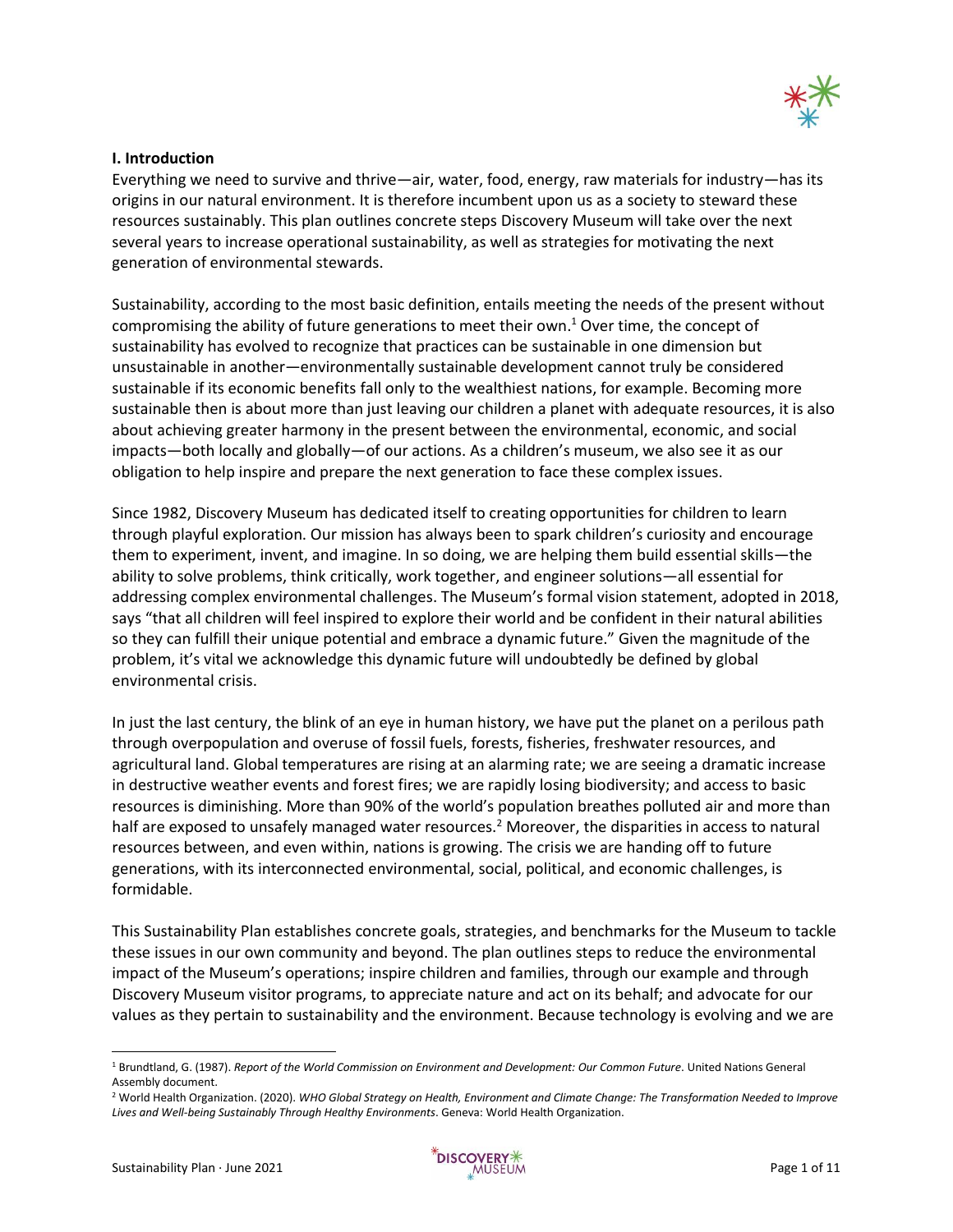

continually learning, this document should be considered a work in progress and will be updated periodically. We also will align our activities with the Town of Acton's current work to develop a Climate Action Plan, as well as participate in and learn from such organizations and initiatives as [America is All In](https://www.americaisallin.com/) and [Sustainable Museums.](https://sustainablemuseums.net/) In addition, the Discovery Museum's Sustainability Plan should be viewed within the context of our other organizational goals. In seeking to become a more sustainable organization we will continue to adhere to our values as outlined in our 2019 Strategic Plan, 2019 Learning Experience Framework, and 2021 Diversity, Equity, Access, and Inclusion Plan, particularly with respect to racial and environmental justice, as it is strikingly clear that the impacts of climate change and pollution disproportionately affect vulnerable communities around the world.

## **II. History of Sustainability Initiatives at the Museum**

The Museum first articulated its commitment to environmental sustainability in 2007. Asserting that "we are keenly aware of the interrelationships of humans and the natural world and our obligations to be good stewards of that world," the Museum set formal goals for becoming a "green" organization and encouraging others to take responsibility for the environment. The Museum also established as its formal vision statement becoming "a premier community museum which embodies discovery learning and environmental stewardship." Two years later, the Museum completed a Master Plan for Campus Expansion that included a concept for building a new Environmental Discovery Museum, featuring photovoltaic panels, a windmill, a composting area, an aquifer recharge zone, and other sustainable technologies and nature-based solutions. Unfortunately, the recession of the late 2000s, coupled with stagnant visitation, staff reductions, and below-target revenue, forced the Museum to focus almost exclusively on shoring up its finances and building its audience. It was not until 2013 that the Museum was in a place to contemplate a future campus renovation and initiate a capital campaign to fund it, this time with a focus on accessibility, which by then had become a pressing need and a programmatic focus.

In the meantime, in response to an alarming rise in children's screen usage—and a growing body of research on the importance of outdoor play for children's health and development—the Museum expanded its nature programming, hiring its first Outdoor and Environmental Educator in 2015. The following year, the Museum opened Discovery Woods, an award-winning, one-acre, fully accessible nature playscape and treehouse abutting 180 acres of town-owned conservation land. With a goal of encouraging "every kid, every day, outside to play," the Museum also deepened its Backyard and Beyond program series to offer a range of year-round outdoor experiences for children of all ages and levels of comfort with outdoor play. Coinciding with the opening of its expanded and renovated, accessible building in 2018, the Museum also changed its longtime "Hands On, Minds at Play," tagline to "Science. Nature. Play.," to reflect this programmatic evolution and a recognition that getting kids outside is first step to developing an appreciation for the natural world and a sense of responsible stewardship of its resources.

With its facilities needs addressed, the Museum was in a position once again to launch its vision for environmental sustainability. Early progress was made with the installation of two EV charging stations in the Museum parking lot and the completion of a solar feasibility study. In spring 2020, the Museum was awarded funding from the Massachusetts Cultural Facilities Fund to carry out site work needed to make possible the installation of a solar array in the parking lot. The Museum also inventoried its resource usage and CO<sub>2</sub> emissions to provide a basis for setting reduction goals. Despite the COVID-19 pandemic, which forced a four-month closure, the Museum is continuing to drive its sustainability initiatives forward and is on track to complete the solar array installation by late 2021.

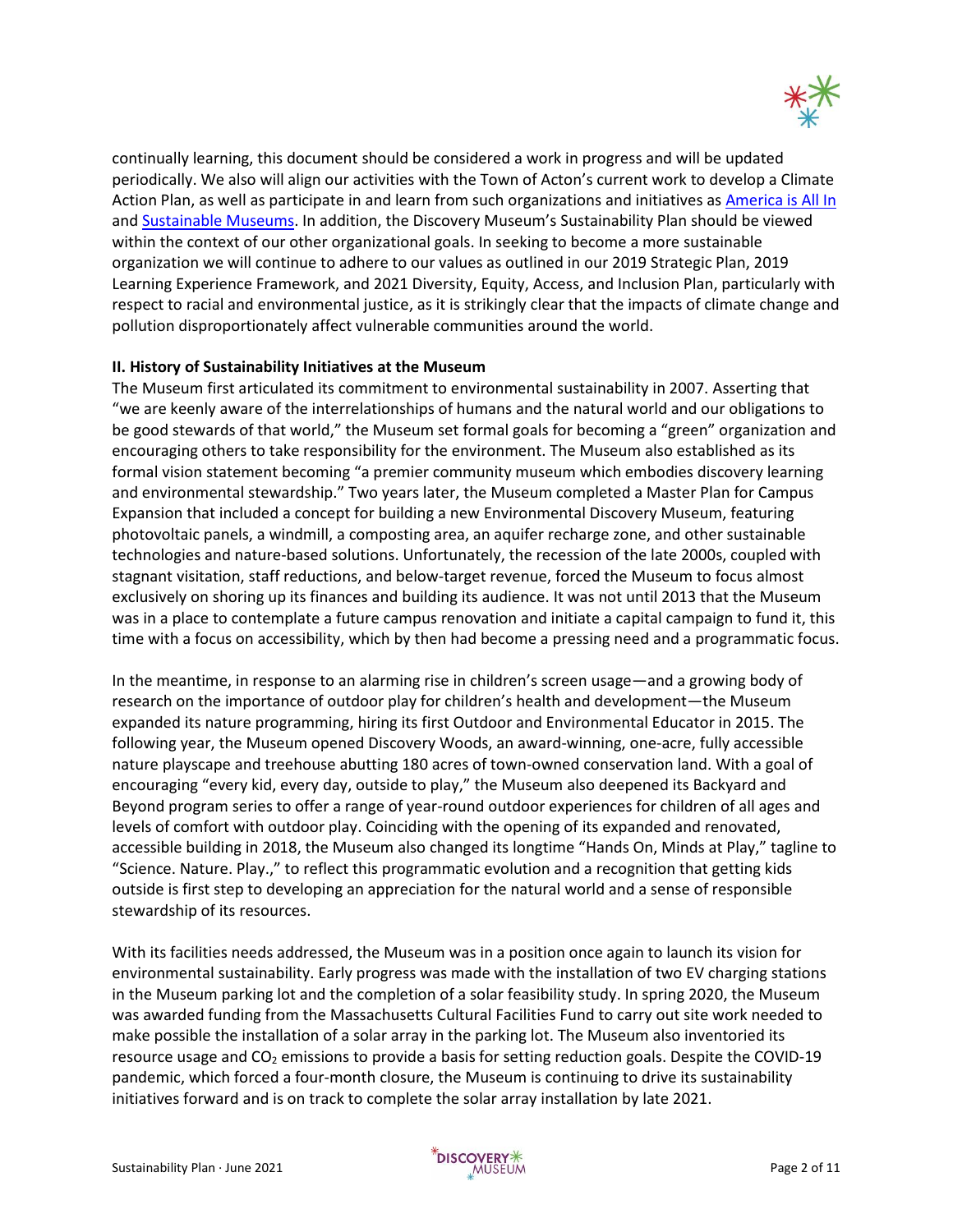

#### **III. Greenhouse Gas Emissions Audit**

In spring 2020, the Museum assessed its greenhouse gas emissions, taking into consideration onsite electricity and energy usage, employee commuting, Traveling Science Workshop (TSW) school program instructor travel, air travel by staff to conferences, and travel by visitors between home and the Museum. Estimates were calculated using 2019 visitor zip code data and 2019 school program delivery records. Sources of greenhouse gas emissions onsite include gas burning furnaces in the main Museum building and the 183 Main Street offices and an oil burning furnace in the old Children's Discovery Museum. According to this analysis, the Museum emits an equivalent of 2,265 tons  $CO<sub>2</sub>$  annually, with visitor travel to and from the Museum accounting for 80% of it (Fig.1). Of the non-visitor sources, onsite electricity usage accounts for the majority of greenhouse gas emissions, followed by staff commuting and travel by TSW instructors to schools throughout the region (Fig. 2).



Figure 1: Total  $CO<sub>2</sub>e$  (carbon dioxide equivalent) emissions from all sources

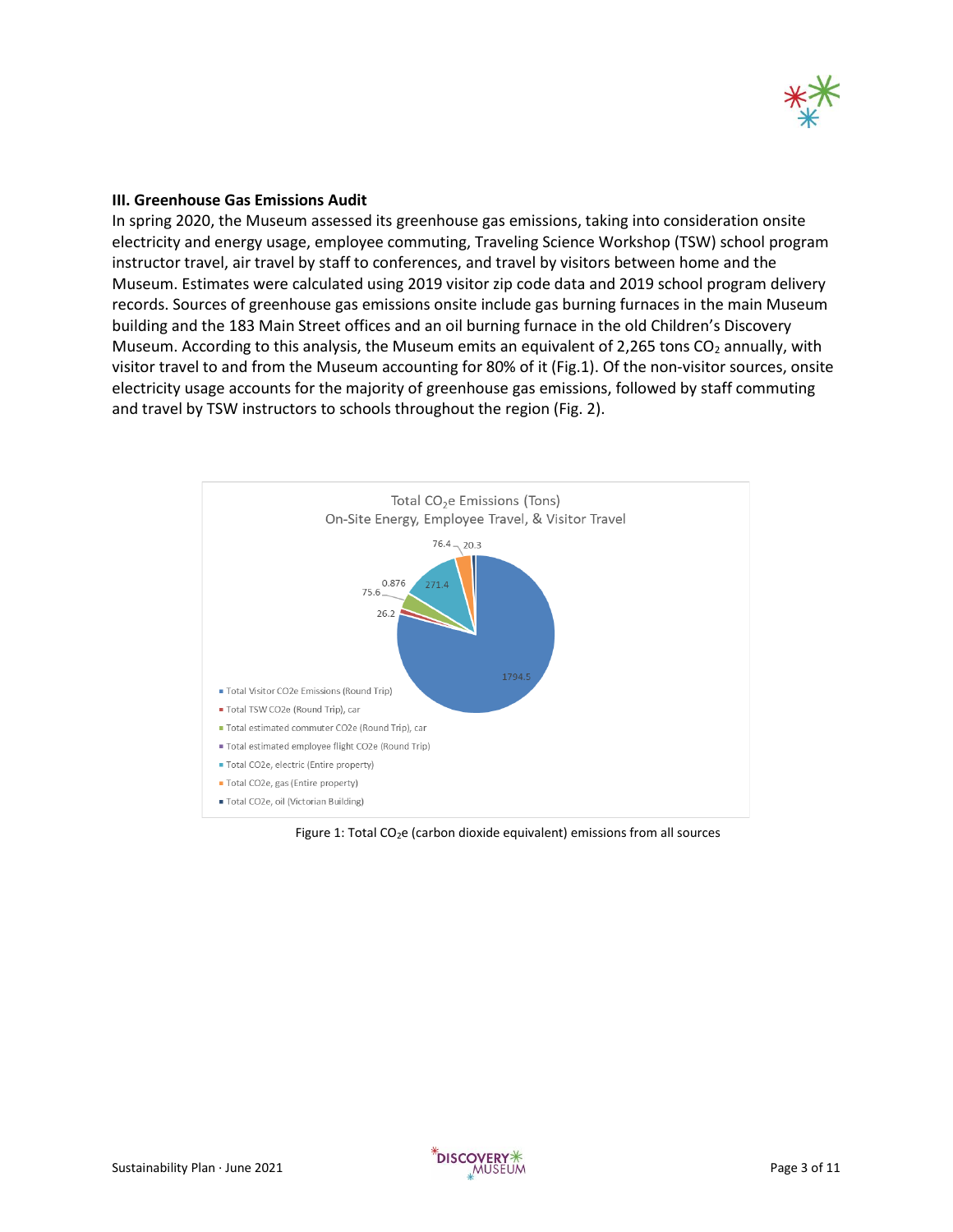



Figure 2: Total CO<sub>2</sub>e (carbon dioxide equivalent) emissions, excluding visitor transportation

The Museum also assessed its water usage and solid waste generation. Based on 2019 water bills for all three buildings on the property, the Museum uses an estimated 65,000 cubic feet of water annually (Fig. 3). An analysis conducted this year of our waste generation found that the Museum generates 260 yards of trash and 140 yards of recycling each year.



Figure 3: Total water usage for the three Museum buildings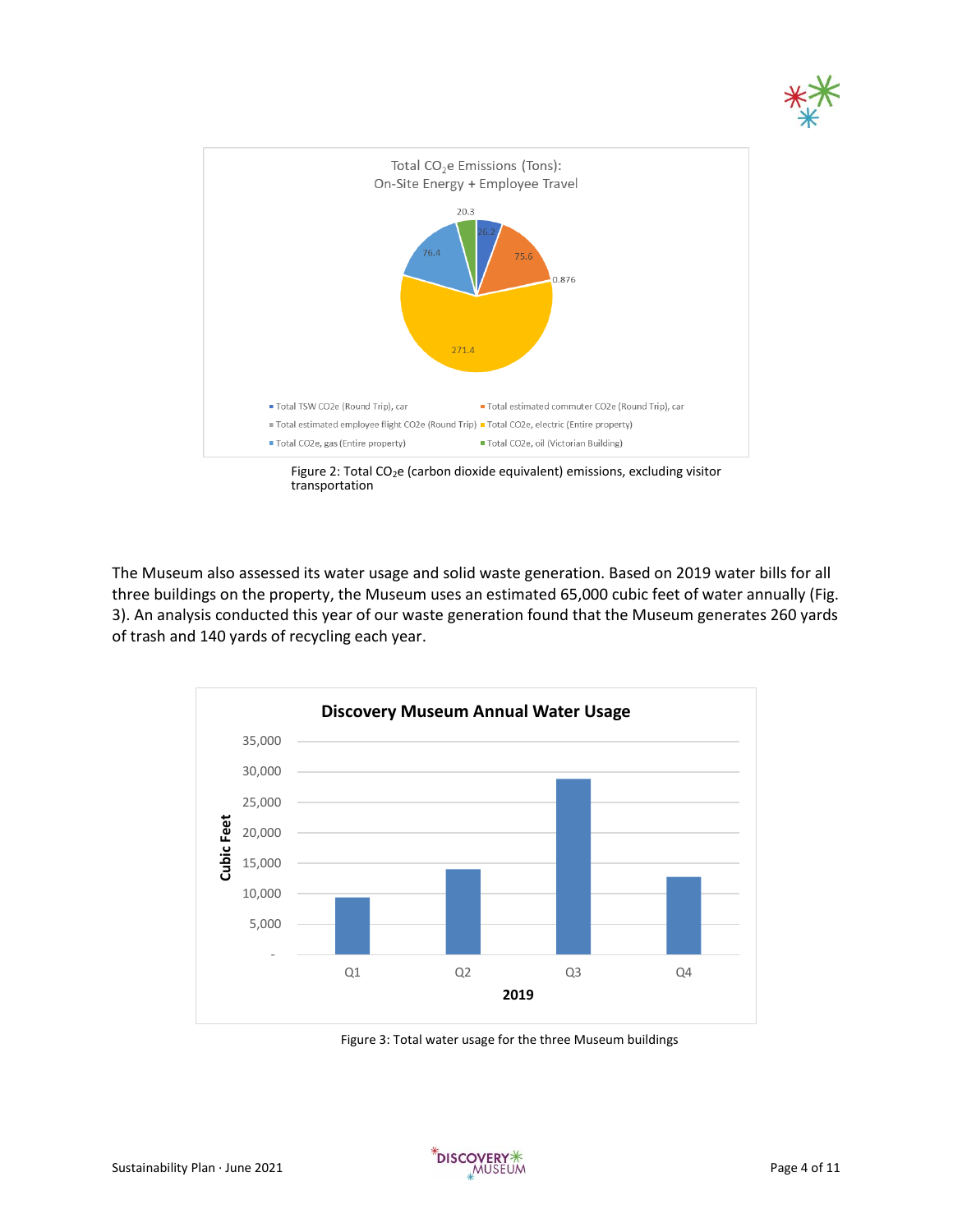

## **IV. Goals**

Building on our long-time commitment to inspiring life-long learners and encouraging children to appreciate nature, we have set ambitious, yet achievable goals aimed at reducing our carbon footprint, resource consumption, and waste generation—all to be carried out transparently and publicly in order to model environmentally sustainable practices. We will create a Sustainability Advisory Group of experts and practitioners to produce an annual report on progress and make periodic updates and amendments to the plan.

While the Museum has made substantial progress in some areas, it is taking its first steps others, including designing practices that have not been tested in a museum setting. As such, these goals and measures of progress are likely to evolve as we continue to learn more about our impact and the actions we can take to sustainably steward our environment.

# **Goal: Reduce Greenhouse Gas Emissions to Achieve Carbon Neutrality by 2024** *Context*

Human activities, particularly the burning of fossil fuels, are estimated to have caused 1.2°C of global warming on average since the start of the Industrial Revolution, the effects of which are evident in sea level rise, more frequent extreme weather, and a shrinking Arctic ice sheet. In 2019, global  $CO<sub>2</sub>$ emissions reached a record high—62% higher than 1990—and the period 2015-2019 was the hottest five years on record.<sup>3</sup> Nearly 30% of greenhouse gas emissions in the United States come from the burning of fossil fuels for transportation, a larger source even than electricity production or industry.<sup>4</sup> Likewise, Discovery Museum's biggest source of greenhouse gas emissions is visitor vehicles, which annually emit 1,800 tons  $CO_2e-80%$  of our total—through travel to and from our campus. In addition, Museum educators travel 26,000 miles by car per year to deliver Traveling Science Workshop programs to students in their schools, producing an estimated 26.2 tons of  $CO<sub>2</sub>e$ . Employee commuting adds another 76 tons  $CO<sub>2</sub>e$  to the atmosphere per year.

In 2018, the Intergovernmental Panel on Climate Change issued a report concluding that the difference between warming the planet 1.5° and 2°C would mean significantly more poverty, extreme heat, sea level rise, habitat loss, and drought. At our current rate of emissions, global temperatures are expected to increase 3-5°C by the end of the century. The Paris Agreement, adopted by nearly every country on Earth in 2015, is a legally binding international accord in which nations commit to reducing greenhouse gas emissions, with the goal of limiting global warming to  $2^{\circ}$ C, and ideally 1.5 $^{\circ}$ C. The agreement also provides a pathway for developed nations to support developing nations. While the cascading effects of global warming impact every nation, they are borne disproportionately by vulnerable populations in countries least responsible for the problem. When the United States, currently the second biggest emitter of greenhouse gases, withdrew from the treaty under President Donald Trump, the Museum signed onto We Are Still In, a commitment to delivering on the promise of the Paris Agreement (which the U.S. has since re-joined under President Joe Biden). The following actions will support our reduction of CO<sub>2</sub> emissions:

<sup>3</sup> <https://www.un.org/en/climatechange/science/key-findings>

<sup>4</sup> U.S. Environmental Protection Agency. (2021). *Inventory of U.S. Greenhouse Gas Emissions and Sinks: 1990–2019*. Washington, D.C.: U.S. Environmental Protection Agency.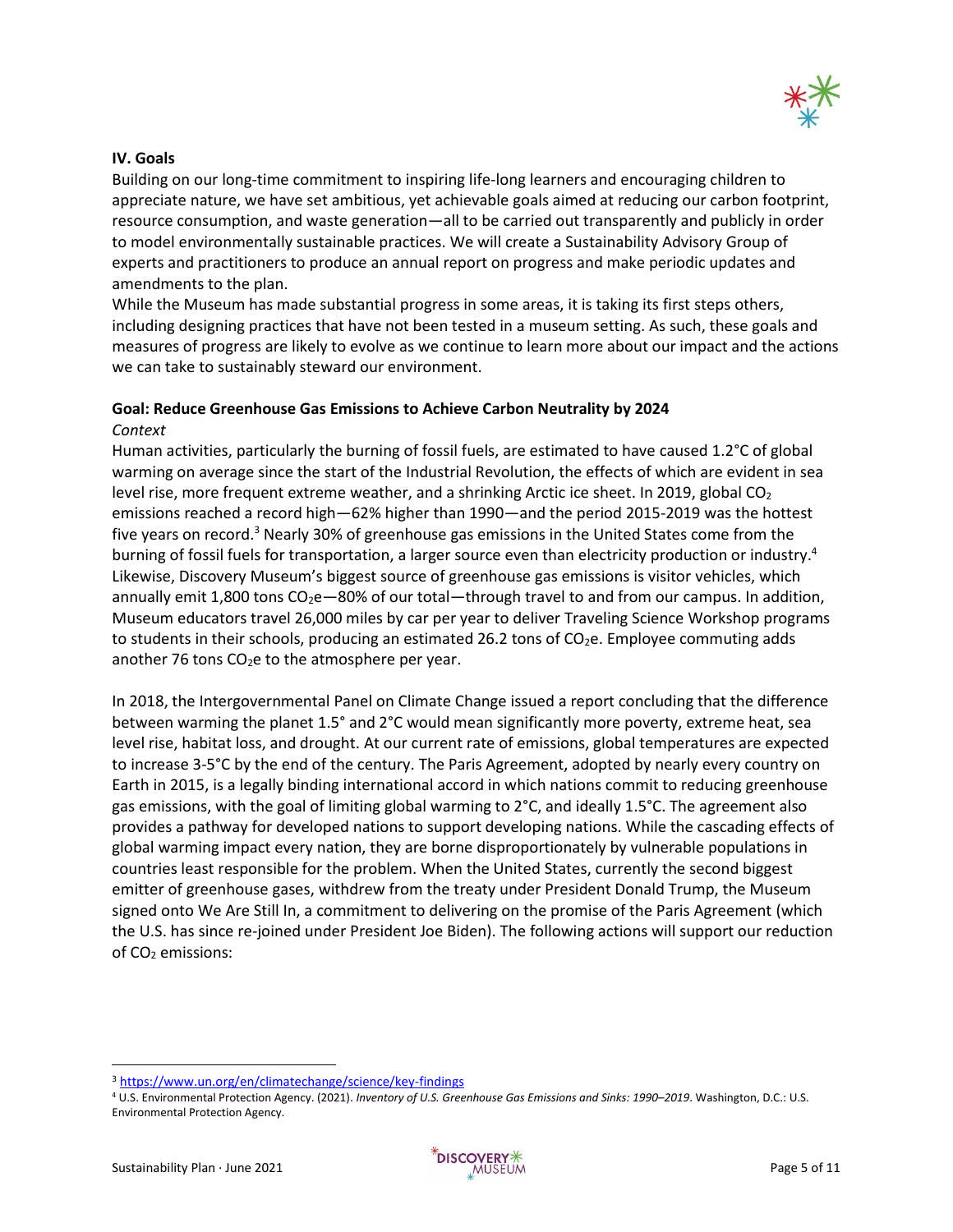

## *Strategies*

• *Install a 338kW DC solar canopy that will produce more than enough energy to meet 100% of the Museum's electricity needs* The Museum has signed a contract wit[h Resonant Energy](http://www.resonant.energy/) authorizing the company to secure an

installation partner, assist the Museum in securing financing to purchase the solar panels, obtain necessary permits, and install the solar array. Installation is expected to be complete by late 2021.

## • *Demolish the 183 Main Street office building*

Removing the building, which is in poor condition and contains a natural gas-powered furnace, will reduce  $CO<sub>2</sub>$  emissions by an estimated 30.7 tons/year. Demolition is necessary to optimize placement of the solar array on the Museum's property. The building's administrative functions can now be accommodated elsewhere on the property. The Museum has obtained a \$200,000 grant from the Massachusetts Cultural Facilities Fund, which has been matched by a private donor, to carry out this work and other site improvements necessary for the solar installation. Prior to demolition, the building has been offered for free to anyone able to move and reuse it. We will invite a salvage company to the site prior to demolition to determine if any building materials can be recycled or reused.

• *Replace the oil burning furnace in the former Children's Discovery Museum with an electric heat pump*

The furnace in the original museum building—the Victorian house at 177 Main St.—emits an estimated 40.8 tons  $CO<sub>2</sub>$  per year. The building closed to the public in 2018 and is currently used for office space and storage; administrative functions currently housed in the 183 Main Street building will be moved to this building.

• *Sell excess solar electricity through a community solar partner*

The Museum will produce more electricity from the solar array than is required onsite. Through a community solar partner, the Museum will sell solar electricity to selected subscribers, extending the overall community impact of this project.

• *Mitigate carbon emission through visitor-supported carbon offset purchases*

With carbon offsets, a visitor can counteract their personal carbon footprint by helping build clean energy and support carbon-reducing projects. The Museum will, via our point-of-sale admission process, calculate the estimated  $CO<sub>2</sub>$  emissions of a visitor's drive to and from the Museum, explain the carbon offset concept, and offer the visitor the opportunity to purchase an offset as an addition to their admission price. This will provide a way to affect our carbon footprint, educate visitors, and demonstrate publicly our commitment to reducing greenhouse gas emissions. To our knowledge, no museums have implemented visitor carbon-offsets.

• *Explore the feasibility of purchasing or leasing electric vehicles for use by Traveling Science Workshops (TSW) instructors; deliver some programs virtually* Had COVID-19 not forced us to cancel in-school programs in spring 2020, TSW would have reached 46,000 students during the 2019-2020 school year, a 26%, increase over the previous year, in more than 100 towns throughout the region. Because this program brings hands-on STEM exploration to students right in their classrooms, it is critical to our efforts to reach

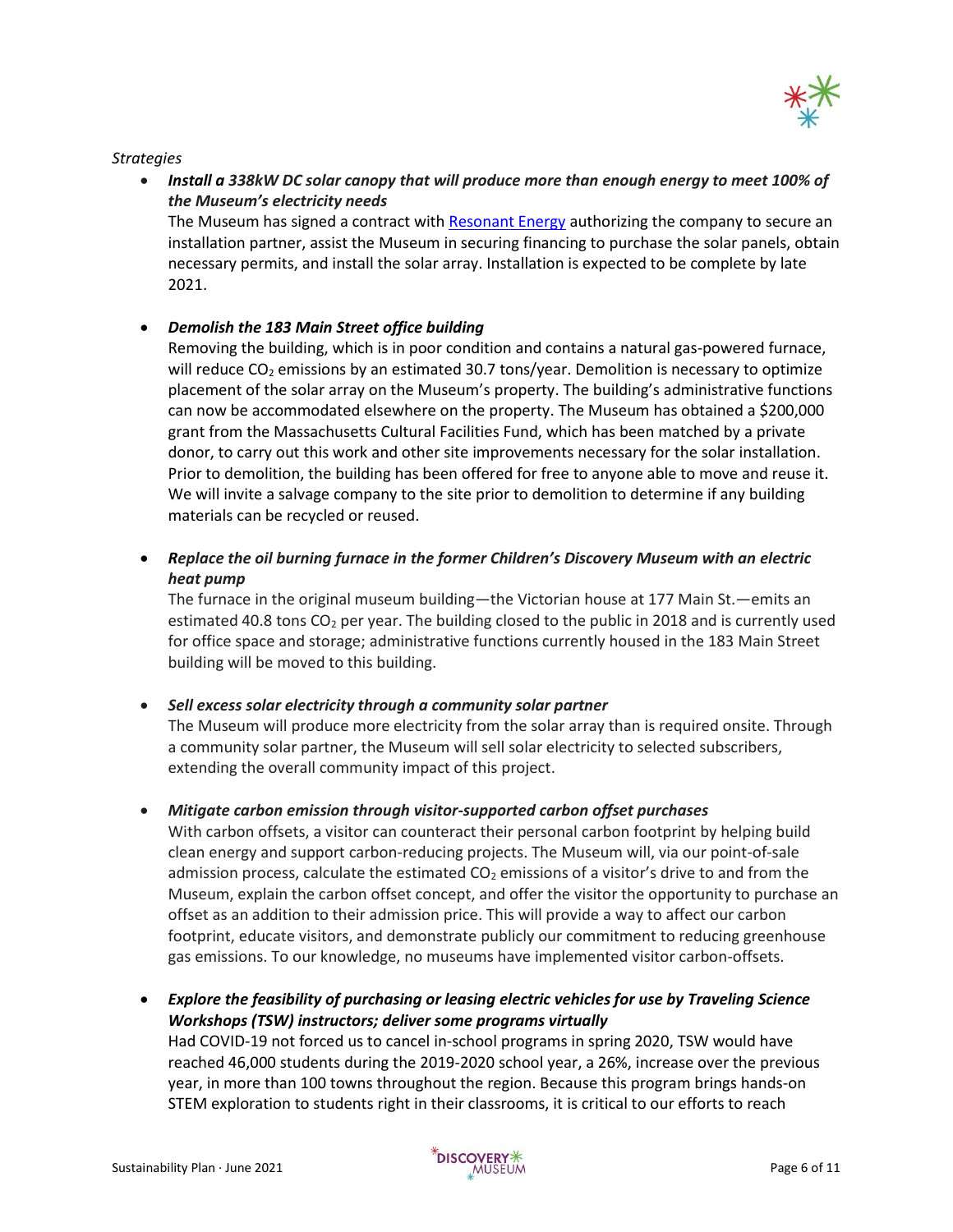

children facing barriers to Museum access. In 2019, TSW instructors drove more than 26,000 miles to deliver programs to students in their schools, a total that is expected to increase given the 6% per year average growth in the program over the last decade. Supplementing or replacing our instructors' use of gas-powered vehicles with electric vehicles would improve on our annual environmental impact. Delivery of school programs virtually rather than in-person, a capability that was developed during the pandemic, can provide another way to reduce the program's  $CO<sub>2</sub>$  footprint.

## • *Promote the use of public and alternative transportation to the Museum*

Located just 0.4 miles from the South Acton Commuter Rail Station, the Museum is easily accessible via train and on foot. We will also encourage—through incentives, better information, added bike racks, and wayfinding along the path to the Museum—local visitors and staff to walk or bike to our campus.

# • *Accommodate staff telework when possible*

Because of the COVID-19 pandemic, staff whose roles can be effectively conducted from home are now capable of working remotely and equipped to do so. Management will review positions, determine feasibility, and set goals for reducing environmental impact through telework.

## • *Consider virtual delivery of lectures and events*

In 2019, the 8<sup>th</sup> year of our Discovery Museum Speaker Series, we held four lecture programs attended in-person by 362 people, all of whom likely traveled to the events by car. Due to the pandemic in 2020, we transitioned these programs to a webinar format, which has both boosted attendance and allowed us to expand our reach widely. With the learning curve related to virtual delivery behind us, we will continue to consider this format as a more environmentally sensitive complement or alternative to in-person gatherings. This also helps to address inequalities in access to transportation and childcare.

## **Goal: Reduce Consumption and Waste Generation**

## *Context*

Unless humans change consumption habits, we are on pace to double our use of natural resources globally by 2050 and increase waste production by 70%, with the wealthiest nations consuming 10 times more resources per capita than people in the developing world.<sup>5</sup> Given the urgent need to transform how we produce, consume, and dispose of materials, Discovery Museum is committed to setting ambitious targets for waste reduction and recycling, as well as more closely considering the entire lifecycle of the materials we consume. The Museum has already taken some steps to reduce consumption and waste, as well as purchase more environmentally friendly products, including: switching from plastic to paper bags in the Museum store; composting yard waste on site and mulching lawn clippings; using environmentally friendly trash bags for our waste; purchasing only "green certified" cleaning supplies, such as those with a Green Seal label; installing Energy Star rated appliances; and using organic lawn care and pest control products. In addition, Discovery Museum already fosters a culture of reuse through its educational programs, which make common household goods and recyclable objects including cardboard boxes shipped to the Museum—the raw materials for creation and experimentation. Through the following actions, the Museum will extend these efforts:



<sup>5</sup> International Resource Panel. (2017). *Assessing Global Resource Use*: *A Systems Approach to Resource Efficiency and Pollution Reduction.* Nairobi, Kenya: United Nations Environment Programme.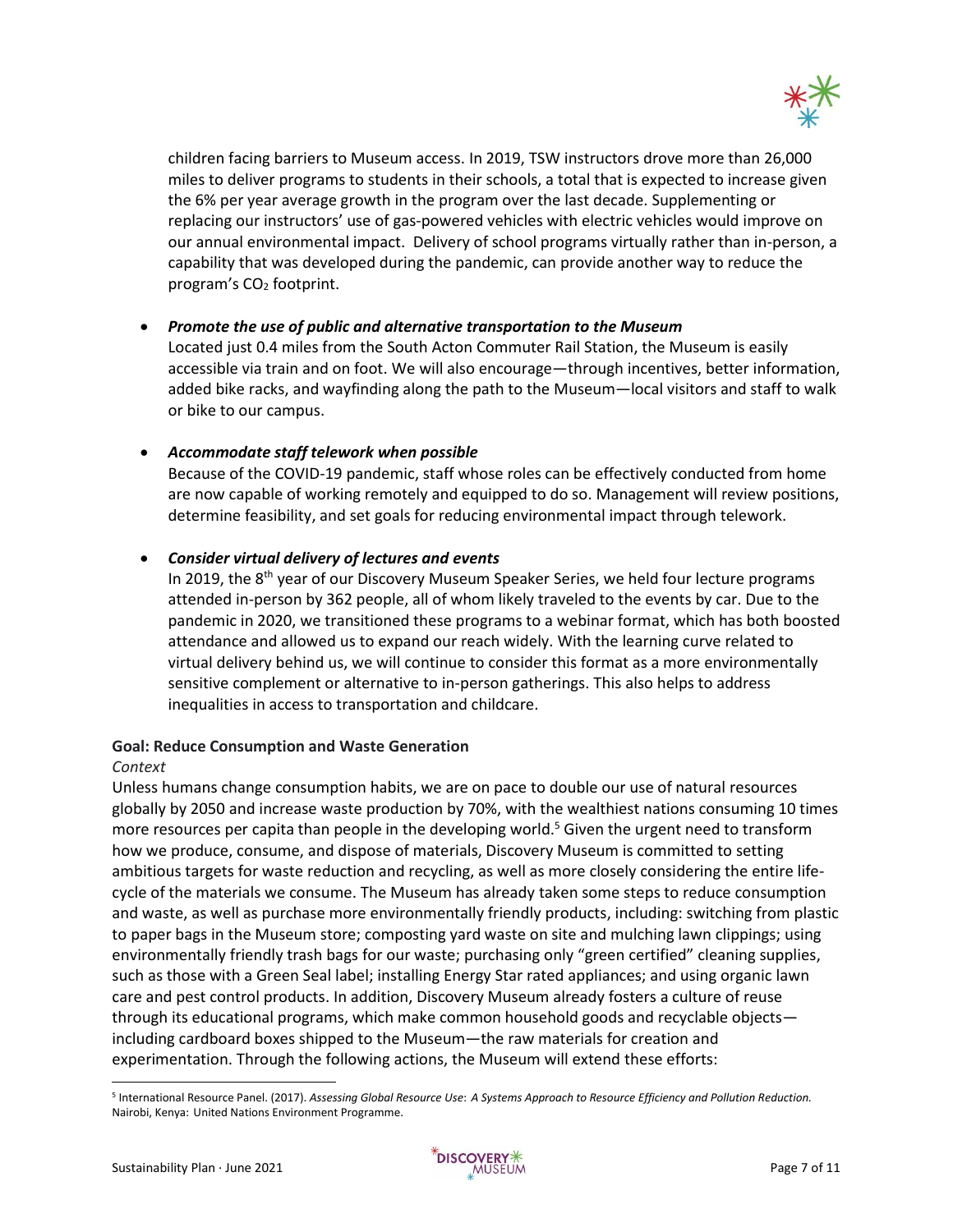

*Strategies*

## • *Decrease waste generation from special events*

In 2019, the Museum reached more than 10,000 people through events and functions, including the annual Discovery Gala, Speaker Series, and the Treehouse Takeover evening event for adults. Additionally, visitor birthday parties and rentals often utilize disposable products. The Museum will use its own reusable tableware, tables, and linens for its own events, and compost event food waste. Rented reusable supplies will only be utilized when necessary, and party and rental event hosts will be encouraged to compost and use reusable products.

## • *Use environmentally friendly trash bags for 100% of the Museum's trash*

This year, the Museum committed to transitioning to an environmentally sound replacement for its trash bags for solid waste. At the current rate, the Museum uses 500 12-16 gallon trash bags and 100 40-45 gallon trash bags per month.

## • *Eliminate single-use plastic water bottles*

The Museum has already eliminated the use of single-use plastic water bottles at meetings and indoor events and will explore alternatives for the vending machine and outdoor events.

- *Conduct a waste audit for educational and outreach programs and exhibit operations and develop strategies to reduce waste generation*
- *Conduct a sustainability audit of materials and supplies and explore options for purchasing more sustainably sourced and packaged products*

The Museum will inventory materials routinely purchased for programs, educational outreach, office use, events, exhibit construction and maintenance, Museum store, vending machine, and cleaning and develop a preferred purchases list of lower-impact products. This could include materials made from post-consumer recycled content; replacing traditional plastics made from fossil fuels with biopolymers; purchasing zero waste laundry and dishwasher detergents; and purchasing from suppliers who use compact and biodegradable packing materials.

## **Goal: Reduce Water Usage**

## *Context*

Due to a combination of population growth, economic development, and changing patterns of consumption, water usage has been increasing globally by about 1% per year for the last four decades, meaning that by 2050 water consumption will be 30% higher than it is now.<sup>6</sup> In the U.S. approximately nine percent of the total water use in commercial and institutional facilities takes place in office buildings and six percent takes place in educational facilities such as schools, universities, museums and libraries.<sup>7</sup>

Apart from depleting water resources, climate change has altered precipitation patterns around the world, with some regions becoming drier and others wetter. More than 2 billion people now live in countries experiencing high water stress, and about 4 billion people experience severe water scarcity



<sup>6</sup> UNESCO World Water Assessment Programme. (2019). *The United Nations World Water Development Report 2019: Leaving No One Behind*. Paris: UNESCO.

<sup>7</sup> https://www.epa.gov/watersense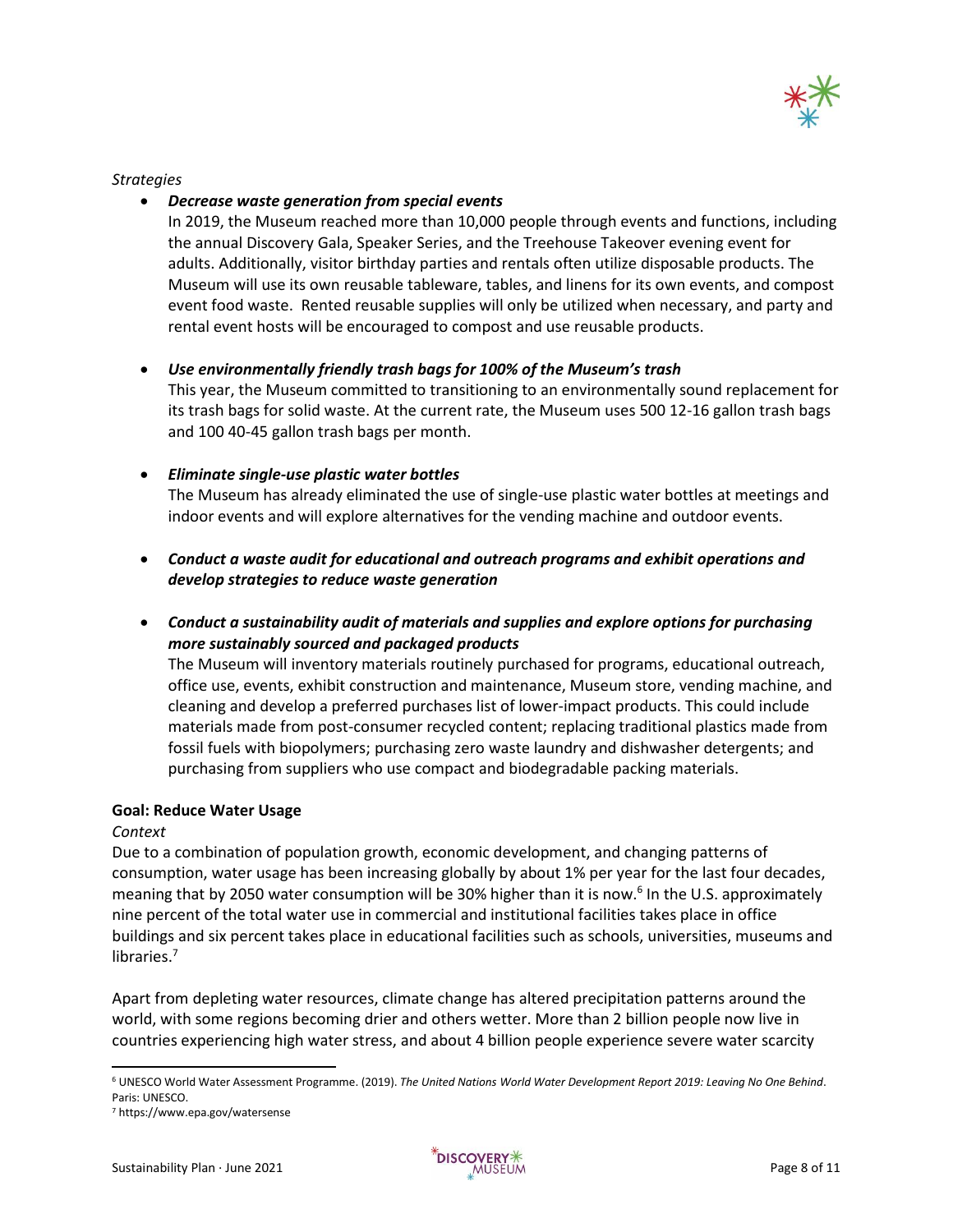

during at least one month of the year.<sup>8</sup> In Massachusetts, annual precipitation has been increasing in recent decades, however much of it falls during extreme weather events punctuated by periods of lower-than-average rainfall. <sup>9</sup> More intense rainfall produces high precipitation totals, but also leads to flash flooding and is not as effective at recharging groundwater as smaller, more frequent storms. The following strategies are aimed at reducing water consumption at the Museum and managing our water resources more sustainably.

## *Strategies*

#### • *Develop reduction goals*

The primary focus of water reduction efforts will be on reducing irrigation water usage, the largest component of Museum water consumption.

## • *Capture storm water and redirect it for groundwater recharge*

This will include installing additional rain barrels and rainwater collection systems on the property to provide water for irrigating the Discovery Woods garden and grounds. Collection systems will also capture rainfall on the solar panels and direct it to a rain garden, reducing runoff into the town storm water drainage system and recharging groundwater.

#### • *Replace outdoor paved areas with pervious pavement*

In locations where rainwater cannot be easily captured and redirected to the ground, the Museum will prioritize the use of pervious pavement.

#### **Goal: Educate and Communicate Our Intentions and Actions to the Public**

The importance of building environmental literacy in changing habits and perceptions is profound, and organizations and institutions trusted to convene the community are among the most impactful educators. Parents and adult caregivers also play an important role in helping children develop a concern for the environment. Studies have shown that children's attitudes about the outdoors form early. Kids who play outside regularly from a young age—and whose parents also value being in nature—are significantly more likely to spend time outside, develop a connection to nature, and become conscientious environmental stewards as adults. Research has also demonstrated that, like any skill or ability, forming a strong connection to nature happens progressively and dynamically, with children first gaining comfort being *in* nature, then gradually developing the ability to be *with* nature learning from it and feeling attached to it—before ultimately becoming motivated to act *for* nature—to care for it and take actions to protect it.<sup>10</sup> Since 2015, Discovery Museum's Backyard and Beyond program series has provided children and their families with a range of nature experiences tailored to different ages and levels of comfort with the outdoors. From simple observation, such as cloud gazing and weather watching, to more in-depth activities aimed at teaching children about such topics as gardening, animal adaptations, and astronomy, the Museum has a solid foundation upon which to deepen its nature programming and develop new learning experiences that inspire children to act for nature.

<sup>8</sup> https://www.unwater.org/water-facts/scarcity/

<sup>9</sup> Massachusetts Executive Office of Energy and Environmental Affairs and Massachusetts Emergency Management Agency. (2019). *Massachusetts Drought Management Plan.* Boston, MA.

<sup>10</sup> Giusti, M., Svane, U., Raymond, C.M., and Beery, T.H. (2018). *A Framework to Assess Where and How Children Connect to Nature*. Front. Psychol. 8:2283.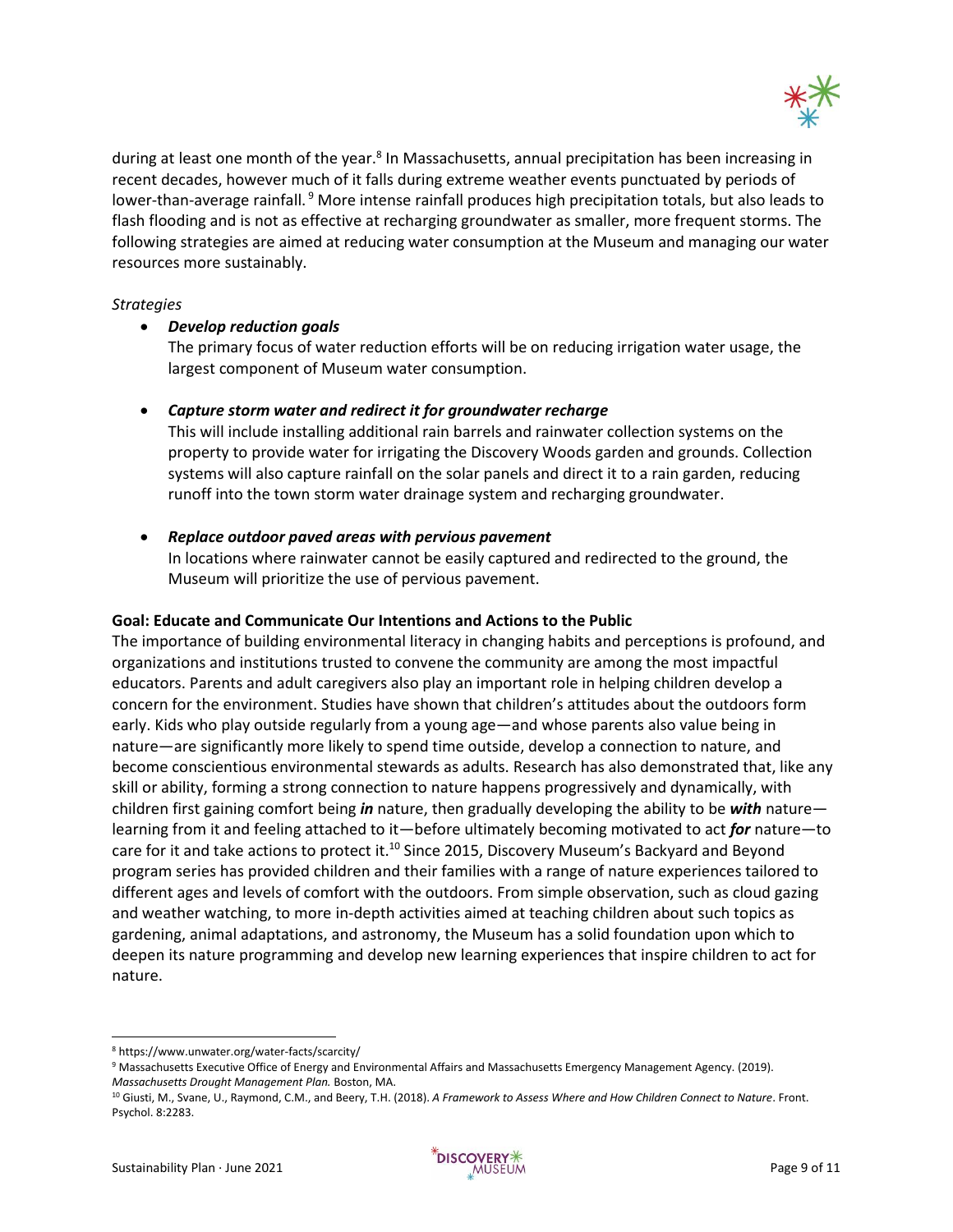

## *Strategies*

• *Expand and enhance the Museum's nature, outdoor, and environmental education programs to inspire kids to take action on behalf of the environment*

While messages about climate change and the need for action surround us all, it's only the least sophisticated ideas that are typically packaged for young audiences. Yet, as the future stewards of our natural environment, children will bear the greatest responsibility for action and intention on this important issue. To support phased outdoor and environmental education experiences that teach children to stand up for nature, the Discovery Museum will expand the "In, With, For" approach to environmental education: First, give children (and their families) the opportunity to be IN nature, through appealing outdoor programs in Discovery Woods and in the 180 acres of conservation land it abuts. Then, encourage children to learn WITH nature, by exploring independently and becoming sympathetic to the patterns and needs of the outdoor world—and respectful of its inhabitants. Finally, we will model advocacy and seek to inspire children to speak up FOR nature and against climate change, from positions both of authority as knowledgeable outdoor explorers and of responsibility as enthusiastic agents of change.

We will also continue to encourage young children to engage with natural spaces to support their health and well-being. From the physical benefits of gross-motor exercise to the mental health support of being in an accepting and soothing environment, getting outside to play is an essential part of childhood and has been core to the Discovery Museum experience for many years.

- *Continue partnering with the Town of Acton to encourage access to the neighboring Great Hill conservation land via a trailhead on the Museum property*
- *Develop partnerships with environmental organizations to provide additional educational opportunities and offer concrete ways for visitors to take action to promote sustainability*
- *Continue to foster dialogue and discussion on environmental issues through the Discovery Museum Speaker Series and other means, particularly with older kids and adults*
- *Publicly report sustainability goals and progress and use our practices as examples for others*
- *Create a page on our website dedicated to the Museum's sustainability efforts, including updates to this Sustainability Plan*
- *Include our sustainable practices in exhibits, programs, and other educational opportunities in order to model ways to better steward the environment*
- *Advocate for our values as they pertain to sustainability* The Museum believes that sustainability is a necessity for a healthy and just society. Our educational efforts will, in audience-appropriate ways, advocate for collective action on sustainability by people of all ages.